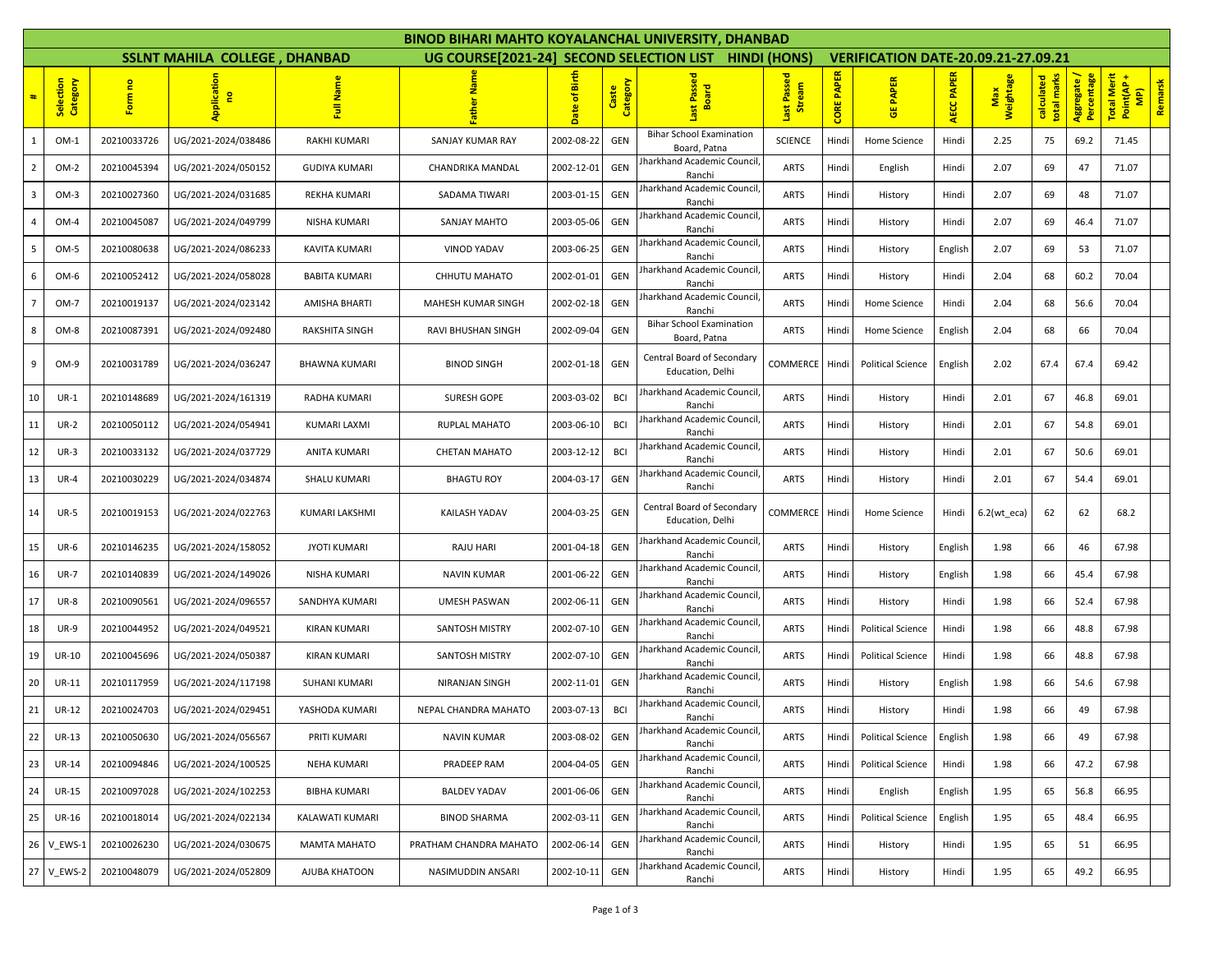| BINOD BIHARI MAHTO KOYALANCHAL UNIVERSITY, DHANBAD |                       |             |                               |                     |                                          |                  |                   |                                                                                              |                                |                   |                                            |                   |                         |                           |                           |                                                       |
|----------------------------------------------------|-----------------------|-------------|-------------------------------|---------------------|------------------------------------------|------------------|-------------------|----------------------------------------------------------------------------------------------|--------------------------------|-------------------|--------------------------------------------|-------------------|-------------------------|---------------------------|---------------------------|-------------------------------------------------------|
|                                                    |                       |             | SSLNT MAHILA COLLEGE, DHANBAD |                     | UG COURSE[2021-24] SECOND SELECTION LIST |                  |                   |                                                                                              | <b>HINDI (HONS)</b>            |                   | <b>VERIFICATION DATE-20.09.21-27.09.21</b> |                   |                         |                           |                           |                                                       |
| #                                                  | Selection<br>Category | Form no     | Applicati<br>$\mathbf{e}$     | Full Name           |                                          | Birth<br>Date of | Caste<br>Category | st Passed<br>Board                                                                           | Passed<br>Last Passe<br>Stream | <b>CORE PAPER</b> | <b>PAPER</b><br>凒                          | <b>AECC PAPER</b> | Weightage<br><b>Max</b> | calculated<br>total marks | Aggregate /<br>Percentage | Total Merit<br>Point(AP +<br>Remarsk<br>$\widehat{P}$ |
|                                                    | 28 V EWS-3            | 20210058296 | UG/2021-2024/063240           | <b>SUMAN KUMARI</b> | RAMDEV RAWANI                            | 2003-02-01       | GEN               | Iharkhand Academic Council<br>Ranchi                                                         | <b>ARTS</b>                    | Hindi             | History                                    | Hindi             | 1.95                    | 65                        | 48.8                      | 66.95                                                 |
|                                                    | 29 V EWS-4            | 20210023071 | UG/2021-2024/027654           | PRITI KUMARI        | <b>MANOHAR YADAV</b>                     | 2004-05-15       | GEN               | Iharkhand Academic Council<br>Ranchi                                                         | <b>ARTS</b>                    | Hindi             | History                                    | Hindi             | 1.95                    | 65                        | 51.2                      | 66.95                                                 |
|                                                    | 30 V_EWS-5            | 20210034350 | UG/2021-2024/038856           | PRIYA SINGH         | saroj kumar singh                        | 2001-02-07       | GEN               | National Institute of Open<br><b>Schooling (formarly National</b><br>Open School), New Delhi | <b>ARTS</b>                    | Hindi             | History                                    | Hindi             | 1.92                    | 64                        | 59                        | 65.92                                                 |
|                                                    | 31 V_EWS-6            | 20210014913 | UG/2021-2024/019098           | <b>PUJA KUMARI</b>  | <b>SANJAY SAW</b>                        | 2001-10-26       | GEN               | Iharkhand Academic Council<br>Ranchi                                                         | <b>ARTS</b>                    | Hindi             | History                                    | Hindi             | 1.92                    | 64                        | 42.8                      | 65.92                                                 |
| 32                                                 | $BCI-1$               | 20210032070 | UG/2021-2024/036915           | HOLIKA KUMARI       | <b>DEBU MAHATO</b>                       | 2003-03-06       | <b>BCI</b>        | Iharkhand Academic Council<br>Ranchi                                                         | <b>ARTS</b>                    | Hindi             | Economics                                  | Hindi             | 1.95                    | 65                        | 60                        | 66.95                                                 |
| 33                                                 | <b>BC I-2</b>         | 20210076553 | UG/2021-2024/082416           | <b>NITU KUMARI</b>  | <b>KESHU MAHTO</b>                       | 2004-02-01       | <b>BCI</b>        | Jharkhand Academic Council<br>Ranchi                                                         | <b>ARTS</b>                    | Hindi             | History                                    | Hindi             | 1.95                    | 65                        | 49.6                      | 66.95                                                 |
| 34                                                 | BC II-1               | 20210041173 | UG/2021-2024/045767           | SHITAL KUMARI       | RAJ KUMAR SINGH                          | 2002-12-20       | <b>BCII</b>       | Jharkhand Academic Council<br>Ranchi                                                         | <b>ARTS</b>                    | Hindi             | Economics                                  | Hindi             | 1.59                    | 53                        | 43.6                      | 54.59                                                 |
| 35                                                 | <b>BC II-2</b>        | 20210019220 | UG/2021-2024/021888           | ANJALI KUMARI       | ASHOK KUMAR GOPE                         | 2003-05-05       | <b>BCII</b>       | Jharkhand Academic Council<br>Ranchi                                                         | <b>ARTS</b>                    | Hindi             | History                                    | Hindi             | 1.56                    | 52                        | 48.2                      | 53.56                                                 |
| 36                                                 | BC II-3               | 20210130865 | UG/2021-2024/140931           | PRITI KUMARI        | RARKESHWAR SAW                           | 2002-03-09       | <b>BCII</b>       | Jharkhand Academic Council<br>Ranchi                                                         | <b>ARTS</b>                    | Hindi             | Home Science                               | Hindi             | 1.5                     | 50                        | 45                        | 51.5                                                  |
| 37                                                 | <b>BC II-4</b>        | 20210011723 | UG/2021-2024/015361           | <b>MAMTA KUMARI</b> | RADHE SHYAM SAH                          | 1994-10-20       | <b>BCII</b>       | National Institute of Open<br>Schooling (formarly National<br>Open School), New Delhi        | <b>SCIENCE</b>                 | Hindi             | <b>Political Science</b>                   | Hindi             | 1.47                    | 49                        | 49                        | 50.47                                                 |
| 38                                                 | <b>BC II-5</b>        | 20210017922 | UG/2021-2024/022000           | TANNU KUMARI        | MOTI LAL MAHATO                          | 2003-04-06       | <b>BCII</b>       | Iharkhand Academic Council<br>Ranchi                                                         | <b>ARTS</b>                    | Hindi             | History                                    | Hindi             | 1.47                    | 49                        | 48.4                      | 50.47                                                 |
| 39                                                 | $V_S$ C-1             | 20210070810 | UG/2021-2024/064229           | RITA KUMARI         | <b>JITAN MAHTO</b>                       | 2004-04-08       | <b>BCI</b>        | Iharkhand Academic Council<br>Ranchi                                                         | <b>ARTS</b>                    | Hindi             | <b>Political Science</b>                   | Hindi             | 1.95                    | 65                        | 52.4                      | 66.95                                                 |
| 40                                                 | $V_SC-2$              | 20210136774 | UG/2021-2024/014082           | <b>BULTI MAHATO</b> | NANDKISHOR MAHATO                        | 2003-06-02       | <b>BCI</b>        | Iharkhand Academic Council<br>Ranchi                                                         | <b>ARTS</b>                    | Hindi             | History                                    | Hindi             | 1.94                    | 64.8                      | 64.8                      | 66.74                                                 |
| 41                                                 | $V$ SC-3              | 20210118834 | UG/2021-2024/123022           | LAXMI KUMARI        | SANJAY RAWANI                            | 2003-02-02       | <b>BCI</b>        | Jharkhand Academic Council<br>Ranchi                                                         | <b>ARTS</b>                    | Hindi             | <b>Political Science</b>                   | Hindi             | 1.92                    | 64                        | 45                        | 65.92                                                 |
| 42                                                 | $V$ SC-4              | 20210039515 | UG/2021-2024/044309           | KHUSHBOO KUMARI     | <b>JITLAL MAHATO</b>                     | 2003-07-15       | <b>BCI</b>        | Iharkhand Academic Council<br>Ranchi                                                         | <b>ARTS</b>                    | Hindi             | History                                    | Hindi             | 1.92                    | 64                        | 55.6                      | 65.92                                                 |
| 43                                                 | $V_SC-5$              | 20210016978 | UG/2021-2024/020956           | <b>NEHA KUMARI</b>  | LOKNATH MAHATO                           | 2004-09-06       | <b>BCI</b>        | Jharkhand Academic Council<br>Ranchi                                                         | <b>ARTS</b>                    | Hindi             | <b>Political Science</b>                   | Hindi             | 1.92                    | 64                        | 50.2                      | 65.92                                                 |
| 44                                                 | $V_SC-6$              | 20210047731 | UG/2021-2024/052414           | SHAHNAJ PARWEEN     | HAKIMUDDIN ANSARI                        | 2003-01-09       | <b>BCI</b>        | Jharkhand Academic Council<br>Ranchi                                                         | <b>ARTS</b>                    | Hindi             | History                                    | Hindi             | 1.89                    | 63                        | 52.8                      | 64.89                                                 |
| 45                                                 | V SC-7                | 20210063469 | UG/2021-2024/067624           | SUSHMITA KUMARI     | SAPAN MAHATO                             | 2003-04-08       | <b>BCI</b>        | Iharkhand Academic Council<br>Ranchi                                                         | <b>ARTS</b>                    | Hindi             | Home Science                               | English           | 1.86                    | 62                        | 49.8                      | 63.86                                                 |
| 46                                                 | V SC-8                | 20210125606 | UG/2021-2024/110358           | <b>ARTI KUMARI</b>  | RAMESHWAR MAHATO                         | 2003-12-18       | <b>BCI</b>        | Jharkhand Academic Council<br>Ranchi                                                         | <b>ARTS</b>                    | Hindi             | History                                    | Hindi             | 1.86                    | 62                        | 46.2                      | 63.86                                                 |
| 47                                                 | $V$ SC-9              | 20210042719 | UG/2021-2024/047438           | NISHA KUMARI        | <b>BHIKHARI RANA</b>                     | 2002-05-08       | <b>BCI</b>        | Iharkhand Academic Council<br>Ranchi                                                         | <b>ARTS</b>                    | Hindi             | History                                    | English           | 1.83                    | 61                        | 48                        | 62.83                                                 |
| 48                                                 | $V_S$ T-1             | 20210052712 | UG/2021-2024/058425           | <b>KUSUM KUMARI</b> | DEVAN MAHATO                             | 2003-03-15       | <b>BCI</b>        | Jharkhand Academic Council,<br>Ranchi                                                        | <b>ARTS</b>                    | Hindi             | History                                    | Hindi             | 1.83                    | 61                        | 47.6                      | 62.83                                                 |
| 49                                                 | $V_S$ T-2             | 20210046155 | UG/2021-2024/050666           | RAHNUMA KHATOON     | ALI HUSSAIN                              | 2003-09-01       | <b>BCI</b>        | <b>Jharkhand Academic Council</b> ,<br>Ranchi                                                | <b>ARTS</b>                    | Hindi             | History                                    | English           | 1.83                    | 61                        | 54                        | 62.83                                                 |
| 50                                                 | $V_S$ T-3             | 20210048774 | UG/2021-2024/053162           | PUSHPA KUMARI       | <b>BAIJNATH MAHATO</b>                   | 2003-11-14       | <b>BCI</b>        | harkhand Academic Council<br>Ranchi                                                          | <b>ARTS</b>                    | Hindi             | History                                    | Hindi             | 1.83                    | 61                        | 57.2                      | 62.83                                                 |
| 51                                                 | $V_S$ T-4             | 20210156521 | UG/2021-2024/167614           | <b>BABLI KUMARI</b> | NARESH MANDAL                            | 2003-04-15       | <b>BCI</b>        | Jharkhand Academic Council,<br>Ranchi                                                        | <b>SCIENCE</b>                 | Hindi             | History                                    | Hindi             | 1.82                    | 60.6                      | 60.6                      | 62.42                                                 |
| 52                                                 | $V_S$ T-5             | 20210105523 | UG/2021-2024/092607           | ARTI KUMARI         | <b>SALIK RANA</b>                        | 2003-08-10       | <b>BCI</b>        | Jharkhand Academic Council,<br>Ranchi                                                        | <b>SCIENCE</b>                 | Hindi             | English                                    | English           | 1.62                    | 54                        | 60.2                      | 61.82                                                 |
| 53                                                 | $V_S$ T-6             | 20210045974 | UG/2021-2024/050584           | POOJA GORAIN        | <b>GOUR CHANDRA GORAIN</b>               | 2003-07-06       | <b>BCI</b>        | Jharkhand Academic Council,<br>Ranchi                                                        | ARTS                           | Hindi             | History                                    | Hindi             | 1.8                     | 60                        | 39.2                      | 61.8                                                  |